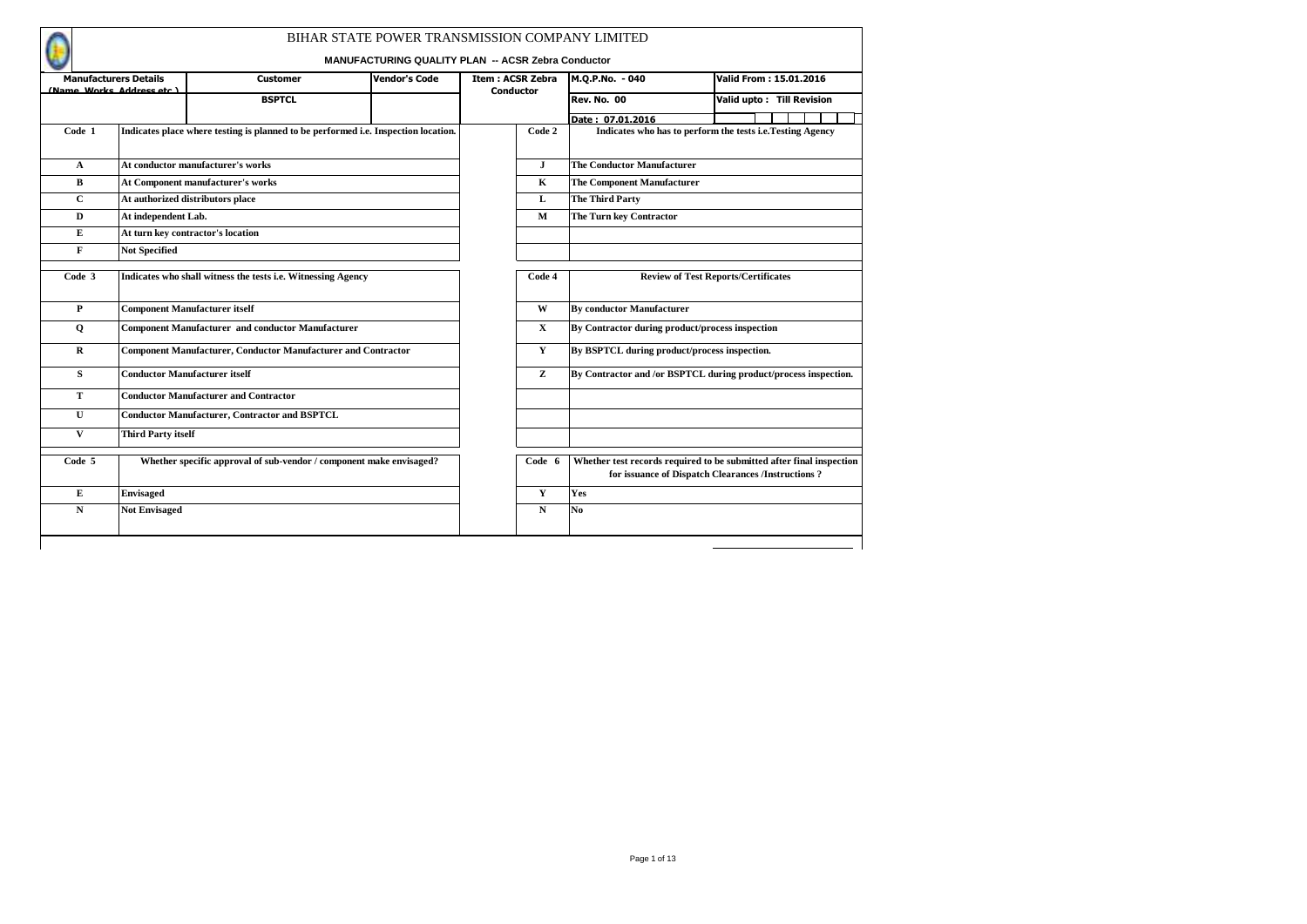|        |                                                           |                                                                                                                                                                                              | BIHAR STATE POWER TRANSMISSION COMPANY LIMITED<br><b>MANUFACTURING QUALITY PLAN -- ACSR Zebra Conductor</b> |                         |                    |                           |  |
|--------|-----------------------------------------------------------|----------------------------------------------------------------------------------------------------------------------------------------------------------------------------------------------|-------------------------------------------------------------------------------------------------------------|-------------------------|--------------------|---------------------------|--|
|        | <b>Manufacturers Details</b>                              | <b>Customer</b>                                                                                                                                                                              | <b>Vendor's Code</b>                                                                                        | <b>Item: ACSR Zebra</b> | M.Q.P.No. - 040    | Valid From: 15.01.2016    |  |
|        | (Name Works Address etc.)                                 | <b>BSPTCL</b>                                                                                                                                                                                |                                                                                                             | Conductor               | <b>Rev. No. 00</b> | Valid upto: Till Revision |  |
|        |                                                           |                                                                                                                                                                                              |                                                                                                             |                         | Date: 07.01.2016   |                           |  |
|        | NOTES:                                                    |                                                                                                                                                                                              |                                                                                                             |                         |                    |                           |  |
|        |                                                           | Proper co-relation of materials with test certificates from Raw Material stage to finished conductor shall be maintained.                                                                    |                                                                                                             |                         |                    |                           |  |
|        |                                                           |                                                                                                                                                                                              |                                                                                                             |                         |                    |                           |  |
| 2      |                                                           | Galvanized Steel Wire to be procured from BSPTCL approved sources and the conductor manufacturer shall furnish the                                                                           |                                                                                                             |                         |                    |                           |  |
|        |                                                           | following test certificates from steel wire manufacturer for review by BSPTCL.                                                                                                               |                                                                                                             |                         |                    |                           |  |
| ↞      |                                                           | Chemical test certificate of Steel Wire Rod manufacturer                                                                                                                                     |                                                                                                             |                         |                    |                           |  |
| ⊹<br>↛ | Test certificate of Zinc manufacturer                     |                                                                                                                                                                                              |                                                                                                             |                         |                    |                           |  |
|        |                                                           | Test certificates of the tests carried out by steel wire manufacturer on finished steel wire.                                                                                                |                                                                                                             |                         |                    |                           |  |
|        |                                                           | The conductor manufacture shalll obtain steel wire manufacturers test certificates for galvanized steel wire atleast 20% of the coils & conductor manufaturer shall                          |                                                                                                             |                         |                    |                           |  |
|        | carry out tests on 10% of coils on receipt of steel wire. |                                                                                                                                                                                              |                                                                                                             |                         |                    |                           |  |
| 3      |                                                           | The conductor manufacturer will carry out the acceptance test on aluminium and steel strands on 10% of the drums offered for inspection and will submit the                                  |                                                                                                             |                         |                    |                           |  |
|        | records at the time of BSPTCL inspection.                 |                                                                                                                                                                                              |                                                                                                             |                         |                    |                           |  |
| 4      |                                                           | Adequate care shall be taken to avoid damages to galvanising during preforming and post forming operations.                                                                                  |                                                                                                             |                         |                    |                           |  |
| 5      |                                                           | Valid calibration certificates of various testing and measuring equipments by NABL acredited agencies and standard resistance for verification of Resistance bridges                         |                                                                                                             |                         |                    |                           |  |
|        | shall be available at conductor manufacturer works.       |                                                                                                                                                                                              |                                                                                                             |                         |                    |                           |  |
| 6      |                                                           | The area where conductor is to be manufactured (stranding m/c & rewinding m/c) shall be covered with rubber mat/ coir mat/ Wooden floor, etc.                                                |                                                                                                             |                         |                    |                           |  |
| 7      |                                                           | All guides, rollers, pulleys etc. used for manufacturing conductor shall be of Nylon/Hylum/Teflon or other soft material instead of steel.                                                   |                                                                                                             |                         |                    |                           |  |
| 8      |                                                           | Finished conductor shall be checked for length verification and surface finish on separate rewinding machine at variable speed from 8 to 16 mtr/ minute.                                     |                                                                                                             |                         |                    |                           |  |
|        |                                                           | The rewinding facilities shall have appropriate clutch system and shall be free from vibration and jerks etc. with traverse laying facilities.                                               |                                                                                                             |                         |                    |                           |  |
|        |                                                           | If length is found less than declared length during rewinding, then two drums from the same lot shall be verified for declared length. In case any of these drums is found have less length, |                                                                                                             |                         |                    |                           |  |
|        |                                                           | the lot will be rejected otherwise lot shall be accepted with the actual length.                                                                                                             |                                                                                                             |                         |                    |                           |  |
|        |                                                           | In case of defects in surface finish, additional two drums shall be taken for rewinding & if same problem is observed the entire lot shall be rejected.                                      |                                                                                                             |                         |                    |                           |  |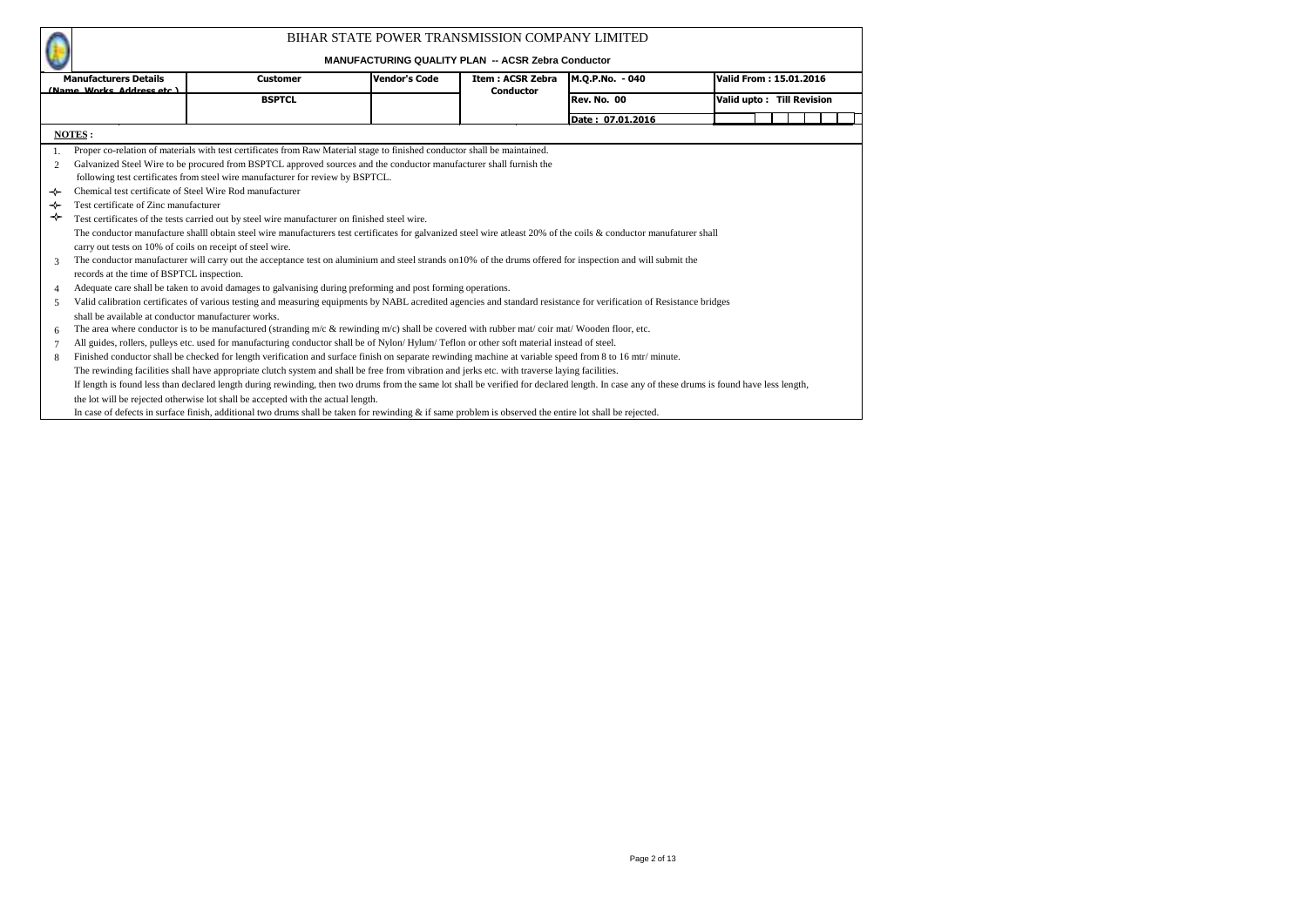|       |                                                          |             |                                                                                                                                                                                                                                                                                                                                                                                                    |                                       | BIHAR STATE POWER TRANSMISSION COMPANY LIMITED<br><b>MANUFACTURING QUALITY PLAN -- ACSR Zebra Conductor</b> |                                          |     |     |     |   |                          |             |                           |
|-------|----------------------------------------------------------|-------------|----------------------------------------------------------------------------------------------------------------------------------------------------------------------------------------------------------------------------------------------------------------------------------------------------------------------------------------------------------------------------------------------------|---------------------------------------|-------------------------------------------------------------------------------------------------------------|------------------------------------------|-----|-----|-----|---|--------------------------|-------------|---------------------------|
|       | <b>Manufacturers Details</b>                             |             | <b>Customer</b>                                                                                                                                                                                                                                                                                                                                                                                    | <b>Vendor's Code</b>                  | <b>Item: ACSR Zebra</b>                                                                                     | M.Q.P.No. - 040                          |     |     |     |   |                          |             | Valid From: 15.01.2016    |
|       | (Name Works Address etc.)                                |             | <b>BSPTCL</b>                                                                                                                                                                                                                                                                                                                                                                                      |                                       | <b>Conductor</b>                                                                                            | <b>Rev. No. 00</b>                       |     |     |     |   |                          |             | Valid upto: Till Revision |
|       |                                                          |             |                                                                                                                                                                                                                                                                                                                                                                                                    |                                       |                                                                                                             | Date: 07.01.2016                         |     |     |     |   |                          |             |                           |
| 9     |                                                          |             | The conductor manufacturer shall maintain records of the joints in inner layer of the conductor for all the drums and shall submit the records to BSPTCL for review at the time of Inspection.                                                                                                                                                                                                     |                                       |                                                                                                             |                                          |     |     |     |   |                          |             |                           |
| 10    |                                                          |             | The conductor ends are required to be sealed with heat shinkable sleaves and shall be properly secured with the drum by "U" clamps (nail).                                                                                                                                                                                                                                                         |                                       |                                                                                                             |                                          |     |     |     |   |                          |             |                           |
|       |                                                          |             | after covering the conductor with PVC adhesive tape to avoid loosening of conductor layers during transit and handling.                                                                                                                                                                                                                                                                            |                                       |                                                                                                             |                                          |     |     |     |   |                          |             |                           |
| 11    |                                                          |             | The drums shall be suitable for wheel mounting and letting off the conductor under an minimum controlled tension of the order of 5 KN.                                                                                                                                                                                                                                                             |                                       |                                                                                                             |                                          |     |     |     |   |                          |             |                           |
| 12    | transparent plastic sheet.                               |             | The inner cheek of the flanges & drum barrels surface shall be painted with Bitumen based paint. Before reeling, thick bituminized water proof bamboo paper shall be secured on the drum barrel<br>and inside of the flanges of drum. After reeling the conductor, the exposed surface of the outer layer of the conductor shall be wrapped with water proof thick bituminised bamboo paper & then |                                       |                                                                                                             |                                          |     |     |     |   |                          |             |                           |
| 13    | shall be avoided.                                        |             | The wood used in the drum shall preferably be neutral(non corrosive)with pH (aqueous extract) 5.5 to 7.5 and the wood preservative Copper used compound                                                                                                                                                                                                                                            |                                       |                                                                                                             |                                          |     |     |     |   |                          |             |                           |
| 14    | coat of primer.                                          |             | The manufacturer may supply the conductor in non-returnable painted steel drums. After preparation of steel surface according to IS 9954, synthetic enamel paint shall be applied after one                                                                                                                                                                                                        |                                       |                                                                                                             |                                          |     |     |     |   |                          |             |                           |
| 15    |                                                          |             | Conductor manufacturer has to ensure marking of Dispatch Clearances /Instructions no on all drums before dispatch and a copy of Dispatch Clearances /Instructions along with the test reports                                                                                                                                                                                                      |                                       |                                                                                                             |                                          |     |     |     |   |                          |             |                           |
|       | should be sent to the site along with the dispatches.    |             |                                                                                                                                                                                                                                                                                                                                                                                                    |                                       |                                                                                                             |                                          |     |     |     |   |                          |             |                           |
| 16    |                                                          |             | The Lay ratio of any Aluminium layer shall not be greater than the lay ratio of Aluminium layer immediately beneath it.                                                                                                                                                                                                                                                                            |                                       |                                                                                                             |                                          |     |     |     |   |                          |             |                           |
| 17    |                                                          |             | The MQP should be read in conjunction with the applicable technical specification against which the conductor is being manufactured and                                                                                                                                                                                                                                                            |                                       |                                                                                                             |                                          |     |     |     |   |                          |             |                           |
|       |                                                          |             | in case any contradiction between technical specification / Approved drawing and MQP, detailed mentioned in Technical Specification and Approved drawing shall be final.                                                                                                                                                                                                                           |                                       |                                                                                                             |                                          |     |     |     |   |                          |             |                           |
| 18    |                                                          |             | Standard length & random length of conductor shall be goverened as specified in BSPTCL technical specification.                                                                                                                                                                                                                                                                                    |                                       |                                                                                                             |                                          |     |     |     |   |                          |             |                           |
| 19    | Rejection & retests shall be as per IS 398.              |             |                                                                                                                                                                                                                                                                                                                                                                                                    |                                       |                                                                                                             |                                          |     |     |     |   |                          |             |                           |
| 20    |                                                          |             | During conductor inspection, inspection engineer shall have to check tensile strength and conductivity of received aluminium wire rod at conductor manufacturer works and shall review the records                                                                                                                                                                                                 |                                       |                                                                                                             |                                          |     |     |     |   |                          |             |                           |
| А.    | <b>Section: RAW MATERIAL INSPECTION</b>                  |             |                                                                                                                                                                                                                                                                                                                                                                                                    |                                       |                                                                                                             |                                          |     |     |     |   |                          |             |                           |
|       |                                                          |             |                                                                                                                                                                                                                                                                                                                                                                                                    |                                       |                                                                                                             |                                          |     |     |     |   |                          |             |                           |
| 1.2   | <b>Aluminium Wire Rod</b><br><b>Chemical Composition</b> | Spectro     | Suppliers TC                                                                                                                                                                                                                                                                                                                                                                                       | Suppliers TC                          | Al 99.5 % min & Cu 0.04<br>$%$ max                                                                          | Suppliers TC                             | B   | K   | P   | W | E                        | N           |                           |
| 1.2.2 | Diameter                                                 | Dimensional | 1 sample from each coil.                                                                                                                                                                                                                                                                                                                                                                           | IS 5484 and                           | Min. 9.00 mm,                                                                                               | Supplier TC &                            | A/B | J/K | S/P | Y | $\overline{\phantom{a}}$ | N           |                           |
|       |                                                          |             |                                                                                                                                                                                                                                                                                                                                                                                                    | <b>BSPTCL Spec.</b>                   | Nom. 9.50mm<br>Max. 10.00 mm                                                                                | <b>BSPTCL</b><br>Report                  |     |     |     |   |                          |             |                           |
| 1.2.3 | <b>Tensile Strength</b>                                  | Mechanical  | 1 sample from each coil.                                                                                                                                                                                                                                                                                                                                                                           | IS 5484 and<br><b>BSPTCL Spec.</b>    | Min. $10.50$ Kg/mm <sup>2</sup>                                                                             | Supplier TC &<br><b>BSPTCL</b><br>Report | A/B | J/K | S/P | Y | $\overline{\phantom{a}}$ | N           |                           |
| 1.2.5 | Conductivity                                             | Electrical  | 1 sample from each coil.                                                                                                                                                                                                                                                                                                                                                                           | IS 5484, IEC 8898<br>and BSPTCL Spec. | Min. Coductivity<br>61.0 % of IACS.                                                                         | Supplier TC &<br><b>BSPTCL</b><br>Report | A/B | J/K | S/P | Y |                          | $\mathbf N$ |                           |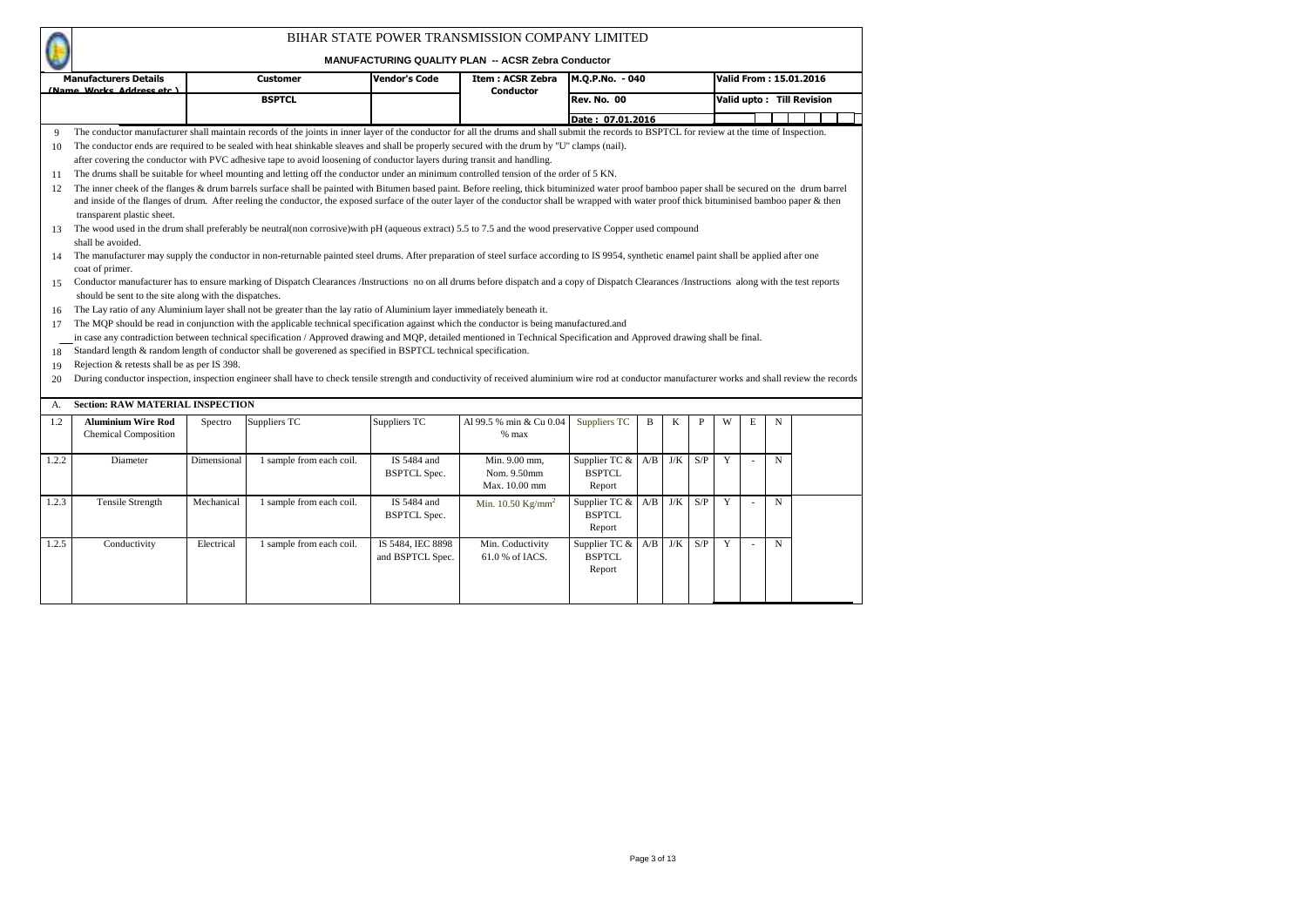|       |                                              |              |                                                                                                                  |                                                         | BIHAR STATE POWER TRANSMISSION COMPANY LIMITED<br><b>MANUFACTURING QUALITY PLAN -- ACSR Zebra Conductor</b> |                                         |                   |                |                   |                         |   |                  |                                  |
|-------|----------------------------------------------|--------------|------------------------------------------------------------------------------------------------------------------|---------------------------------------------------------|-------------------------------------------------------------------------------------------------------------|-----------------------------------------|-------------------|----------------|-------------------|-------------------------|---|------------------|----------------------------------|
|       | <b>Manufacturers Details</b>                 |              | <b>Customer</b>                                                                                                  | <b>Vendor's Code</b>                                    | <b>Item: ACSR Zebra</b>                                                                                     | M.Q.P.No. - 040                         |                   |                |                   |                         |   |                  | <b>Valid From: 15.01.2016</b>    |
|       | (Name Works Address etc.)                    |              | <b>BSPTCL</b>                                                                                                    |                                                         | <b>Conductor</b>                                                                                            | <b>Rev. No. 00</b>                      |                   |                |                   |                         |   |                  | <b>Valid upto: Till Revision</b> |
|       |                                              |              |                                                                                                                  |                                                         |                                                                                                             | Date: 07.01.2016                        |                   |                |                   |                         |   |                  |                                  |
| Sr.   | <b>Components/ Operations</b>                | Type of      | <b>Quantum of Check/</b>                                                                                         | Reference                                               | <b>Acceptance Norms</b>                                                                                     | <b>Format</b> of                        |                   |                |                   | <b>Applicable Codes</b> |   |                  | <b>Remarks</b>                   |
| No.   | & Description of Test                        | <b>Check</b> | Sampling with basis                                                                                              | document for<br><b>Testing</b>                          |                                                                                                             | <b>Record</b>                           | $\mathbf{1}$      | $\overline{2}$ | 3                 | $\boldsymbol{\Lambda}$  | 5 | 6                |                                  |
| 2.0   | <b>High Tensile Galvanized</b><br>Steel Wire |              |                                                                                                                  |                                                         |                                                                                                             | Supplier TC                             | B                 | K              | P                 | W                       | E | N                |                                  |
| 2.1.0 | <b>Chemical Analysis</b>                     | Chemical     | One sample/lot of 100 MT or<br>part thereof per supplier to be<br>tested on receipt by conductor<br>manufacturer | <b>BSPTCL Spec.</b>                                     | C 0.50 to 0.85 %<br>Mn 0.50 to 1.10 %<br>Si 0.10 to 0.35 %<br>P 0.035 % (max)<br>S 0.045 % (max)            | TPL report                              | D                 | L              | $\mathbf{V}$      | Z                       |   | N                |                                  |
| 2.1.2 | Diameter                                     | Dimensional  | 20 % Coils per lot<br>10% Coils per lot                                                                          | IS 398 Pt.-2.Pt-5.<br>IEC 888 &<br><b>BSPTCL Spec.</b>  | As per Approved<br>Technical specification                                                                  | Suppliers TC<br><b>BSPTCL</b>           | B<br>A            | K<br>I         | P<br>S            | Z<br>Z                  |   | $\mathbf N$<br>N |                                  |
| 2.1.3 | Tensile Strength/Breaking<br>Load            | Mechanical   | 20 % Coils per lot<br>10% Coils per lot                                                                          | IS 398 Pt.-2, Pt-5,<br>IEC 888 &<br><b>BSPTCL Spec.</b> | As per Approved<br>Technical specification                                                                  | Report<br>Suppliers TC<br><b>BSPTCL</b> | $\mathbf{B}$<br>A | K<br>I         | $\mathbf{P}$<br>S | Z<br>Z                  |   | $\mathbf N$<br>N |                                  |
|       |                                              |              |                                                                                                                  |                                                         |                                                                                                             | Report                                  |                   |                |                   |                         |   |                  |                                  |
| 2.1.4 | Elongation at break                          | Mechanical   | 20 % Coils per lot<br>10% Coils per lot                                                                          | IS 398 Pt.-2, Pt-5,<br>IEC 888 &<br><b>BSPTCL Spec.</b> | Min.4.0 % at 250 mm<br>gauge length.                                                                        | Suppliers TC<br>BSPTCL<br>Report        | $\mathbf{B}$<br>A | K<br>I         | P<br>S            | Z<br>Z                  |   | $\mathbf N$<br>N |                                  |
| 2.1.5 | <b>Torsion Test</b>                          | Mechanical   | 20 % Coils per lot                                                                                               | IS 398 Pt.-2.Pt-5.                                      | Min.18 twist on a gauge                                                                                     | Suppliers TC                            | B                 | K              | P                 | Z                       |   | N                |                                  |
|       |                                              |              | 10% Coils per lot                                                                                                | IEC 888 &<br><b>BSPTCL Spec.</b>                        | length of 100xdiameter of<br>wire                                                                           | <b>BSPTCL</b><br>Report                 | $\overline{A}$    |                | S                 | Z                       |   | N                |                                  |
| 2.1.6 | <b>Wrapping Test</b>                         | Mechanical   | 20 % Coils per lot                                                                                               | IS 398 Pt.-2, Pt-5,<br>IEC 888 &<br><b>RSPTCL Spec</b>  | Wrap-8, unwrap-6 & wrap-Suppliers TC<br>6 On a mendrel having<br>diameter equal to 4 x                      |                                         | B                 | K              | P                 | Z                       |   | $\mathbf N$      |                                  |
|       |                                              |              | 10% Coils per lot                                                                                                |                                                         | diameter of wire.<br>The wire shall not break.                                                              | <b>BSPTCL</b><br>Report                 | A                 | I              | S                 | Z                       |   | N                |                                  |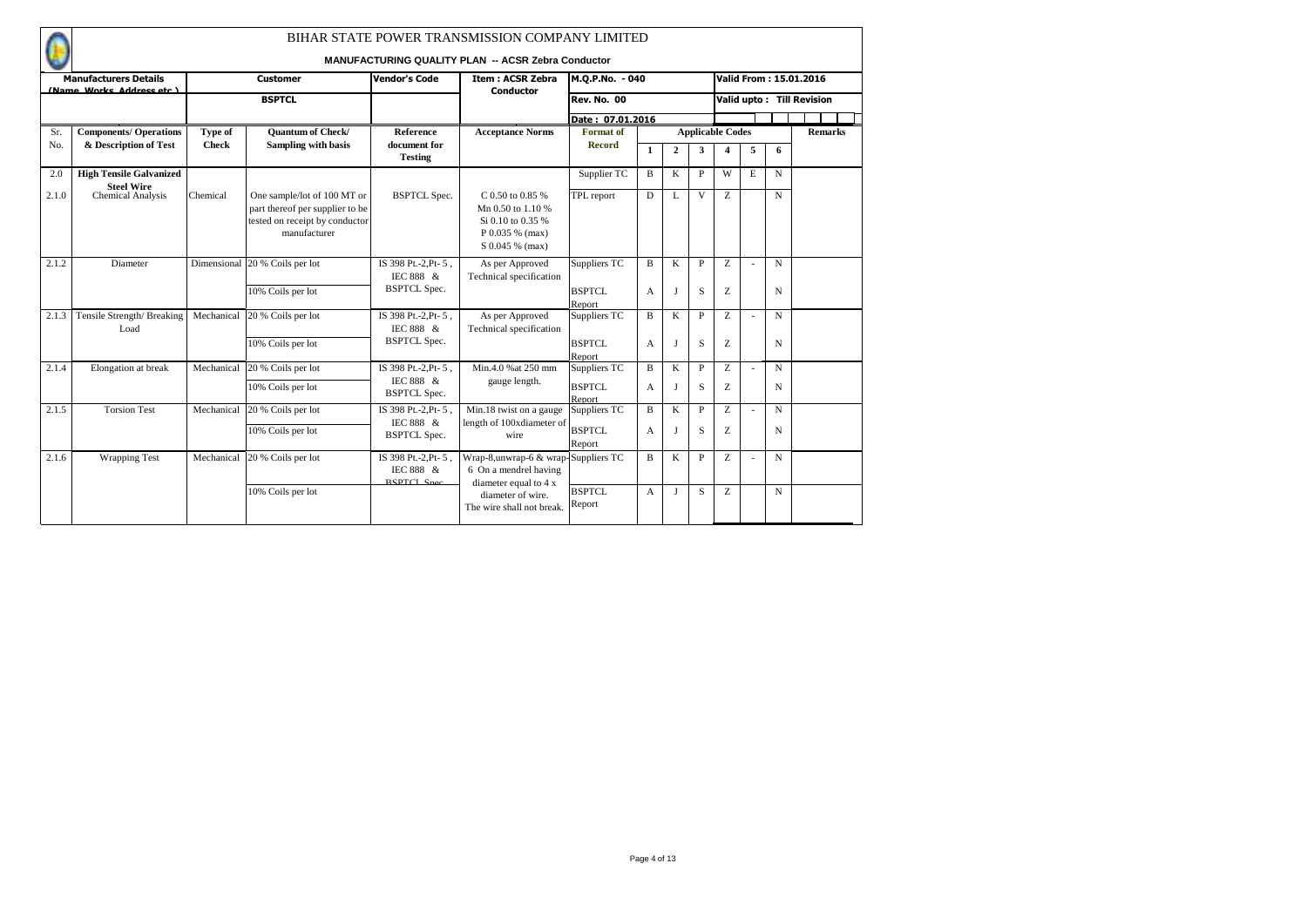|            |                                                        |                         |                                                        |                                                         | BIHAR STATE POWER TRANSMISSION COMPANY LIMITED<br><b>MANUFACTURING QUALITY PLAN -- ACSR Zebra Conductor</b> |                                   |                |              |                   |                         |   |   |                           |
|------------|--------------------------------------------------------|-------------------------|--------------------------------------------------------|---------------------------------------------------------|-------------------------------------------------------------------------------------------------------------|-----------------------------------|----------------|--------------|-------------------|-------------------------|---|---|---------------------------|
|            | <b>Manufacturers Details</b>                           |                         | <b>Customer</b>                                        | <b>Vendor's Code</b>                                    | <b>Item: ACSR Zebra</b>                                                                                     | M.Q.P.No. - 040                   |                |              |                   |                         |   |   | Valid From: 15.01.2016    |
|            | (Name Works Address etc.)                              |                         | <b>BSPTCL</b>                                          |                                                         | Conductor                                                                                                   | Rev. No. 00                       |                |              |                   |                         |   |   | Valid upto: Till Revision |
|            |                                                        |                         |                                                        |                                                         |                                                                                                             | Date: 07.01.2016                  |                |              |                   |                         |   |   |                           |
| Sr.<br>No. | <b>Components/ Operations</b><br>& Description of Test | Type of<br><b>Check</b> | <b>Quantum of Check/</b><br><b>Sampling with basis</b> | Reference<br>document for                               | <b>Acceptance Norms</b>                                                                                     | <b>Format</b> of<br><b>Record</b> |                |              |                   | <b>Applicable Codes</b> |   |   | <b>Remarks</b>            |
|            |                                                        |                         |                                                        | <b>Testing</b>                                          |                                                                                                             |                                   | 1              | $\mathbf{2}$ | 3                 | 4                       | 5 | 6 |                           |
| 2.1.7      | <b>Adhesion Test</b>                                   | Mechanical              | 20 % Coils per lot                                     | IS 4826 and<br><b>BSPTCL Spec.</b>                      | The Zinc coating shall<br>remain adherent to the<br>steel wire when wound 10                                | Suppliers TC                      | B              | K            | $\mathbf{P}$      | Z                       |   | N |                           |
|            |                                                        |                         | 10% Coils per lot                                      |                                                         | turns on a mandrel having BSPTCL<br>diameter equal to 4 x<br>The diameter of wire                           | Report                            | $\overline{A}$ | л            | S                 | Z                       |   | N |                           |
| 2.1.8      | Preece Test (Dip Test)                                 | Chemical                | 20 % Coils per lot                                     | IS 4826 and                                             | As per Approved                                                                                             | Suppliers TC                      | B              | K            | P                 | Z                       |   | N |                           |
|            |                                                        |                         | 10% Coils per lot                                      | <b>BSPTCL Spec.</b>                                     | Technical specification                                                                                     | <b>BSPTCL</b>                     | A              | J            | S                 | Z                       |   | N |                           |
| 2.1.9      | Mass of Zinc coating                                   | Chemical                | 20 % Coils per lot                                     | IS 4826, IS 6745 and                                    | As per Approved                                                                                             | Suppliers TC                      | $\bf{B}$       | K            | P                 | Z                       |   | N |                           |
|            |                                                        |                         | 10% Coils per lot                                      | <b>BSPTCL Spec.</b>                                     | Technical specification                                                                                     | <b>BSPTCL</b>                     | A              | $\mathbf I$  | S                 | Z                       |   | N |                           |
| 2.1.10     | Surface finish of GS Wire<br>coils                     | Visual                  | 100 % Coils per lot                                    | IS 398 Pt.-2, Pt-5,<br>IEC 888 &<br><b>BSPTCL Spec.</b> | The Wires shall be<br>smooth, uniform and free<br>from imperfections such<br>as spills, splits, scale       | Suppliers TC<br><b>BSPTCL</b>     | $\bf{B}$       | K<br>л       | $\mathbf{P}$<br>S | Z                       |   | N |                           |
|            |                                                        |                         | 100 % Coils per lot                                    |                                                         | inclusion, die marks.<br>scratches, abrasion, blow<br>holes etc.                                            | Report                            | A              |              |                   | Z                       |   | N |                           |
| 2.1.11     | Check for Joints                                       | Visual                  | 100 % Coils per lot                                    | IS 398 Pt.-2, Pt-5.                                     | There shall be NO JOINT Suppliers TC                                                                        |                                   | B              | K            | P                 | Z                       |   | N |                           |
|            |                                                        |                         | 100 % Coils per lot                                    | IEC 888 &<br><b>BSPTCL Spec.</b>                        |                                                                                                             | <b>BSPTCL</b>                     | А              | J            | S                 | Ζ                       |   | N |                           |
| 2.1.12     | Purity of Zinc                                         | Chemical                | 1 sample for every lot of 100<br>MT or part thereof    | IS 209.IEC 888/1987<br>and BSPTCL Spec.                 | Min. Purity of Zinc 99.95<br>%                                                                              | Suppliers TC                      | D              | L            | V                 | Z                       |   | N |                           |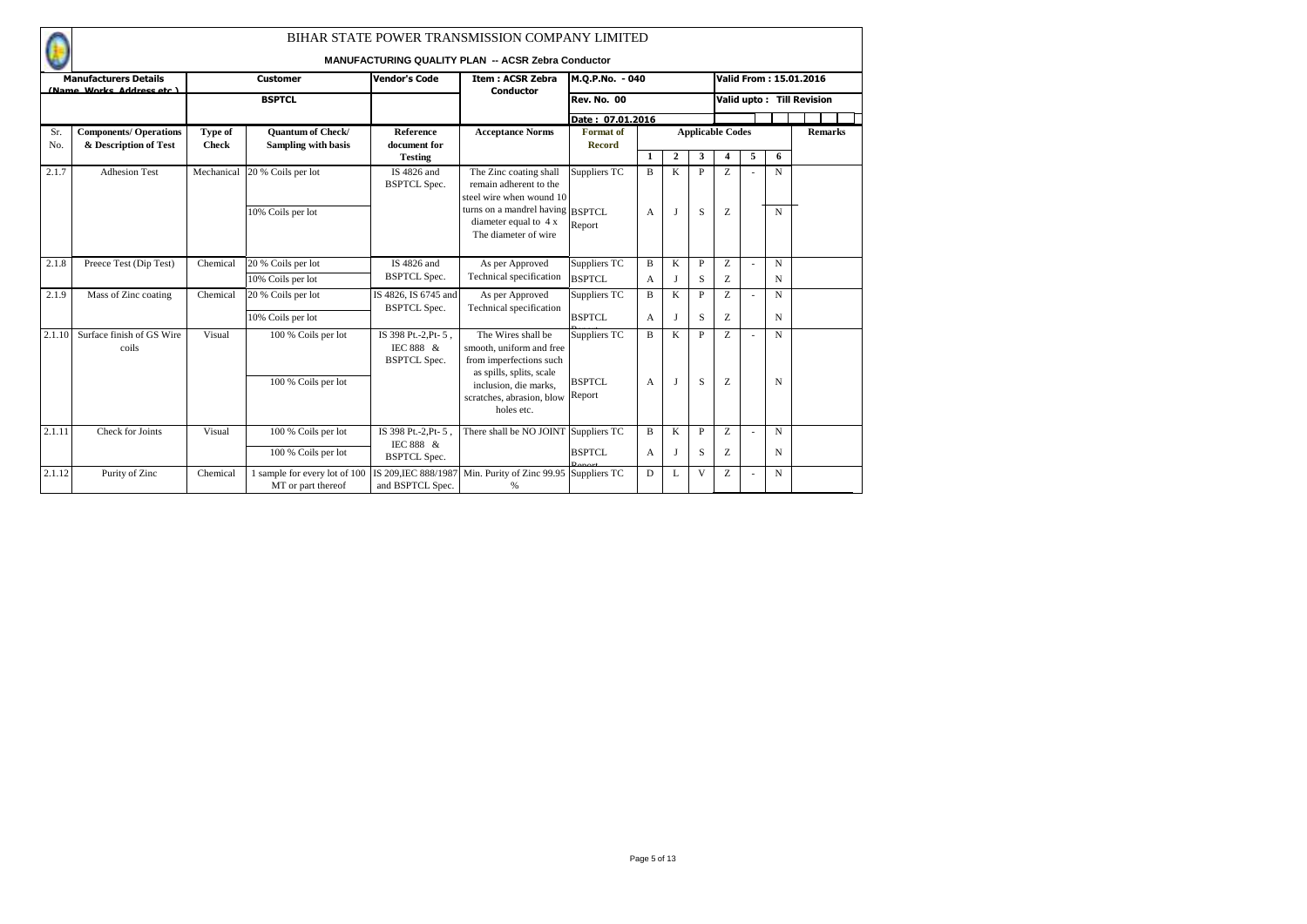|                |                                                           |              |                                                                               |                                           | BIHAR STATE POWER TRANSMISSION COMPANY LIMITED                                      |                         |                |   |    |                         |                          |   |                               |
|----------------|-----------------------------------------------------------|--------------|-------------------------------------------------------------------------------|-------------------------------------------|-------------------------------------------------------------------------------------|-------------------------|----------------|---|----|-------------------------|--------------------------|---|-------------------------------|
|                |                                                           |              |                                                                               |                                           | <b>MANUFACTURING QUALITY PLAN -- ACSR Zebra Conductor</b>                           |                         |                |   |    |                         |                          |   |                               |
|                | <b>Manufacturers Details</b><br>(Name Works Address etc.) |              | <b>Customer</b>                                                               | <b>Vendor's Code</b>                      | <b>Item: ACSR Zebra</b><br>Conductor                                                | M.Q.P.No. - 040         |                |   |    |                         |                          |   | <b>Valid From: 15.01.2016</b> |
|                |                                                           |              | <b>BSPTCL</b>                                                                 |                                           |                                                                                     | <b>Rev. No. 00</b>      |                |   |    |                         |                          |   | Valid upto: Till Revision     |
|                |                                                           |              |                                                                               |                                           |                                                                                     | Date: 07.01.2016        |                |   |    |                         |                          |   |                               |
| Sr.            | <b>Components/ Operations</b>                             | Type of      | <b>Ouantum of Check/</b>                                                      | <b>Reference</b>                          | <b>Acceptance Norms</b>                                                             | <b>Format</b> of        |                |   |    | <b>Applicable Codes</b> |                          |   | <b>Remarks</b>                |
| N <sub>o</sub> | & Description of Test                                     | <b>Check</b> | <b>Sampling with basis</b>                                                    | document for<br><b>Testing</b>            |                                                                                     | <b>Record</b>           |                | 2 | 3  | 4                       | 5                        | 6 |                               |
| $\mathbf{B}$   | <b>SECTION:IN PROCESS INSPECTION</b>                      |              |                                                                               |                                           |                                                                                     |                         |                |   |    |                         |                          |   |                               |
| 3.0            | <b>Aluminium Drawn Wire</b>                               |              |                                                                               |                                           |                                                                                     |                         |                |   |    |                         |                          |   |                               |
| 3.0.1          | Diameter of Drawn<br>Aluminium Wire                       | Dimensional  | one sample from first, middle<br>& last drawn wire coil from<br>each wire rod | IS 398-P-2 & 5 and<br><b>BSPTCL Spec.</b> | As per Approved<br>Technical specification                                          | <b>BSPTCL</b><br>Report | $\mathsf{A}$   |   | S. | W                       |                          | N |                               |
| 3.0.2          | Breaking Load/Tensile<br>strength                         | Mechanical   | one sample from first, middle<br>& last drawn wire coil from<br>each wire rod | IS 398-P-2 & 5 and<br><b>BSPTCL Spec.</b> | As per Approved<br>Technical specification                                          | <b>BSPTCL</b><br>Report | $\mathsf{A}$   |   | S  | W                       |                          | N |                               |
| 3.0.3          | Resistance                                                | Electrical   | one sample from first, middle<br>& last drawn wire coil from<br>each wire rod | IS 398-P-2 & 5 and<br><b>BSPTCL Spec.</b> | As per Approved<br>Technical specification                                          | BSPTCL.<br>Report       | $\mathsf{A}$   |   | S  | W                       | $\overline{\phantom{a}}$ | N |                               |
| 3.0.4          | <b>Wrapping Test</b>                                      | Mechanical   | one sample from first, middle<br>& last drawn wire coil from<br>each wire rod | IS 398-P-2 & 5 and<br><b>BSPTCL Spec.</b> | Wrap-8,unwrap-6 & wrap-<br>6 turns on the wire itself.<br>The wire shall not break. | BSPTCL<br>Report        | $\overline{A}$ |   | S  | W                       | $\overline{\phantom{a}}$ | N |                               |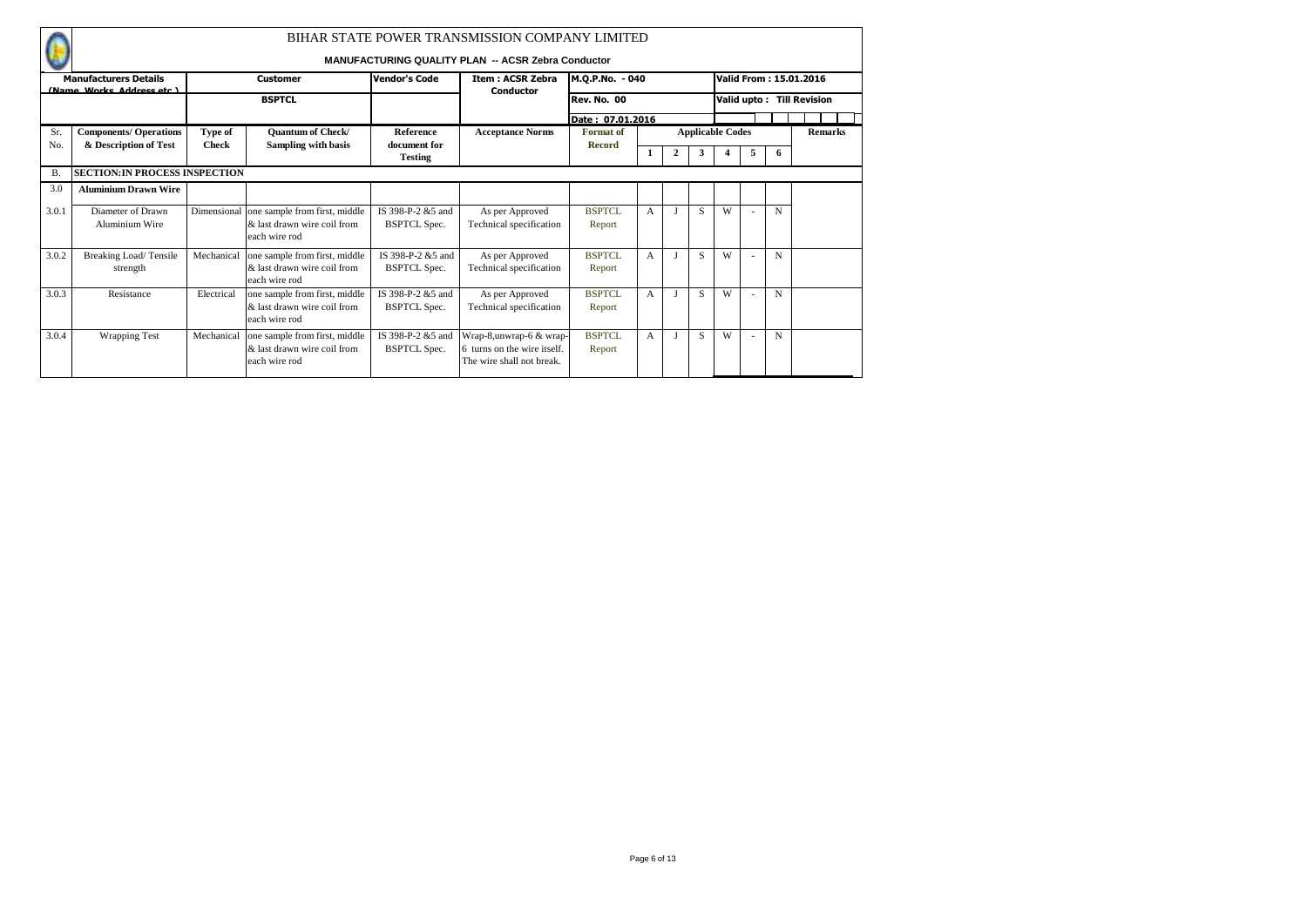|            |                                                        |                           |                                                 |                                          | BIHAR STATE POWER TRANSMISSION COMPANY LIMITED<br><b>MANUFACTURING QUALITY PLAN -- ACSR Zebra Conductor</b>                                                                               |                                   |                |                |                         |                  |   |             |                           |
|------------|--------------------------------------------------------|---------------------------|-------------------------------------------------|------------------------------------------|-------------------------------------------------------------------------------------------------------------------------------------------------------------------------------------------|-----------------------------------|----------------|----------------|-------------------------|------------------|---|-------------|---------------------------|
|            | <b>Manufacturers Details</b>                           |                           | <b>Customer</b>                                 | <b>Vendor's Code</b>                     | <b>Item: ACSR Zebra</b>                                                                                                                                                                   | M.Q.P.No. - 040                   |                |                |                         |                  |   |             | Valid From: 15.01.2016    |
|            | (Name Works Address etc.)                              |                           | <b>BSPTCL</b>                                   |                                          | <b>Conductor</b>                                                                                                                                                                          | Rev. No. 00                       |                |                |                         |                  |   |             | Valid upto: Till Revision |
|            |                                                        |                           |                                                 |                                          |                                                                                                                                                                                           | Date: 07.01.2016                  |                |                |                         |                  |   |             |                           |
| Sr.<br>No. | <b>Components/ Operations</b><br>& Description of Test | Type of<br><b>Check</b>   | <b>Quantum of Check/</b><br>Sampling with basis | <b>Reference</b><br>document for         | <b>Acceptance Norms</b>                                                                                                                                                                   | <b>Format</b> of<br><b>Record</b> |                |                | <b>Applicable Codes</b> |                  |   |             | <b>Remarks</b>            |
|            |                                                        |                           |                                                 | <b>Testing</b>                           |                                                                                                                                                                                           |                                   | 1              | $\overline{2}$ | 3                       | $\boldsymbol{4}$ | 5 | 6           |                           |
| 4.0        | <b>Steel Stranding Process</b>                         |                           |                                                 |                                          |                                                                                                                                                                                           |                                   |                |                |                         |                  |   |             |                           |
| 4.1        | Lay Ratio/ Direction &<br>Compactness                  | Measurement<br>and Visual | At the beginning of Each set<br>up              | IS 398-P-2 & 5 and<br><b>BSPTCL Spec</b> | As per Approved<br>Technical specification                                                                                                                                                | <b>BSPTCL</b><br>Report           | A              | L              | S                       | W                |   | N           |                           |
| 4.2        | Pre-forming and post<br>forming of Steel core          | Visual                    | One sample from each length                     | IS 398-P-2 &5 and<br><b>BSPTCL Spec</b>  | No Spreading of strands<br>when composite core<br>wire is cut                                                                                                                             | <b>BSPTCL</b><br>Report           | A              | J              | S                       | W                |   | N           |                           |
| 4.3        | Check for Joints                                       | Visual                    | 100 % on each drum                              | IS 398-P-2 &5 and<br><b>BSPTCL Spec</b>  | There shall be NO JOINT                                                                                                                                                                   | <b>BSPTCL</b><br>Report           | A              | L              | S                       | W                |   | N           |                           |
| 4.4        | surface smoothness                                     | Visual                    | 100 % on each drum                              | IS 398-P-2 &5 and<br><b>BSPTCL Spec</b>  | The wire shall be free<br>from defects                                                                                                                                                    | <b>BSPTCL</b><br>Report           | $\overline{A}$ | J              | S                       | W                |   | $\mathbf N$ |                           |
| 5.0        | <b>Final Conductor</b>                                 |                           |                                                 |                                          |                                                                                                                                                                                           |                                   |                |                |                         |                  |   |             |                           |
|            | <b>Stranding Process</b>                               |                           |                                                 | IS 398-P-2 &5 and                        |                                                                                                                                                                                           | <b>BSPTCL</b>                     |                |                | S                       | W                |   | Y           |                           |
| 5.1        | Lay Ratio/ Direction &<br>Compactness                  | Physical                  | At the beginning of Each set<br>up              | <b>BSPTCL Spec</b>                       | As per Approved<br>Technical specification                                                                                                                                                | Report                            | A              | J              |                         |                  |   |             |                           |
| 5.20       | Check for Joints                                       | Visual                    | $100%$ on each drum                             | IS 398-P-2 &5 and<br><b>BSPTCL Spec</b>  | There shall be NO JOINT<br>in on the outermost layer.<br>Joints are allowed in inner<br>layers but no two such<br>joints shall be less than 15<br>meters apart in completed<br>conductor. | BSPTCL<br>Report                  | A              | $\mathbf{I}$   | S                       | W                |   | N           |                           |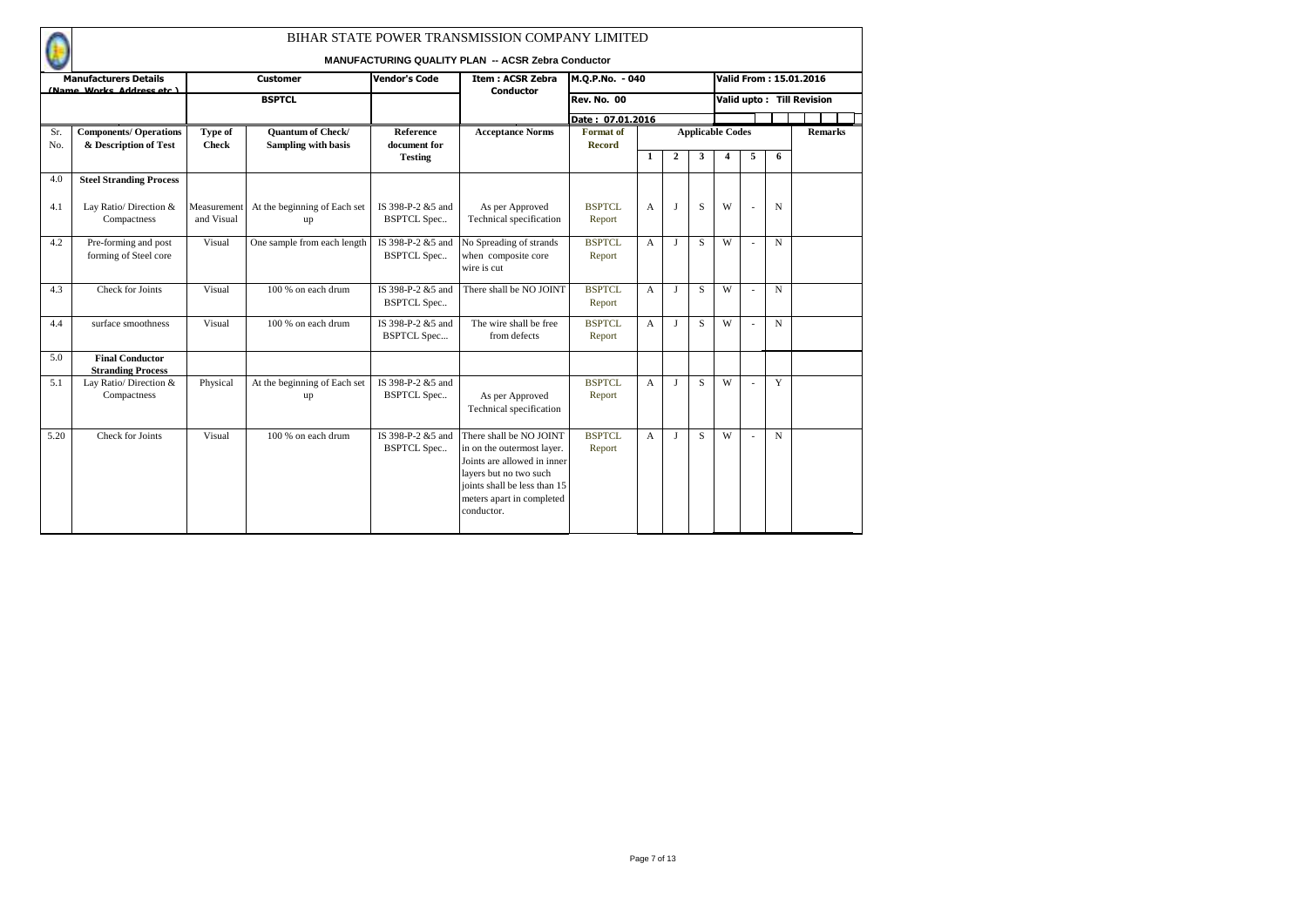|      |                                                            |              |                          |                                         | BIHAR STATE POWER TRANSMISSION COMPANY LIMITED<br><b>MANUFACTURING QUALITY PLAN -- ACSR Zebra Conductor</b>                                                                                                                                                                                                                                                                               |                         |              |                |                         |   |   |             |                           |                |  |
|------|------------------------------------------------------------|--------------|--------------------------|-----------------------------------------|-------------------------------------------------------------------------------------------------------------------------------------------------------------------------------------------------------------------------------------------------------------------------------------------------------------------------------------------------------------------------------------------|-------------------------|--------------|----------------|-------------------------|---|---|-------------|---------------------------|----------------|--|
|      | <b>Manufacturers Details</b>                               |              | <b>Customer</b>          | <b>Vendor's Code</b>                    | <b>Item: ACSR Zebra</b>                                                                                                                                                                                                                                                                                                                                                                   | M.Q.P.No. - 040         |              |                |                         |   |   |             | Valid From: 15.01.2016    |                |  |
|      | (Name Works Address etc.)                                  |              | <b>BSPTCL</b>            |                                         | <b>Conductor</b>                                                                                                                                                                                                                                                                                                                                                                          | <b>Rev. No. 00</b>      |              |                |                         |   |   |             | Valid upto: Till Revision |                |  |
|      |                                                            |              |                          |                                         |                                                                                                                                                                                                                                                                                                                                                                                           | Date: 07.01.2016        |              |                |                         |   |   |             |                           |                |  |
| Sr.  | <b>Components/ Operations</b>                              | Type of      | <b>Quantum of Check/</b> | Reference                               | <b>Acceptance Norms</b>                                                                                                                                                                                                                                                                                                                                                                   | Format of               |              |                | <b>Applicable Codes</b> |   |   |             |                           | <b>Remarks</b> |  |
| No.  | & Description of Test                                      | <b>Check</b> | Sampling with basis      | document for<br><b>Testing</b>          |                                                                                                                                                                                                                                                                                                                                                                                           | <b>Record</b>           | 1            | $\overline{2}$ | 3                       | 4 | 5 | 6           |                           |                |  |
| 5.30 | Surface smoothness of<br>Strands and stranded<br>conductor | Visual       | 100%                     | IS 398-P-2 &5 and<br><b>BSPTCL Spec</b> | The finished conductor<br>shall be smooth, compact,<br>uniform and free from all<br>imperfections including<br>kinks (protrusion of<br>wires), wires cross over,<br>over riding, looseness<br>(wire being dislocated by<br>finger/hand pressure and<br>or unusual bangle noise<br>on tapping), material<br>inclusions, white rust,<br>powder formation or<br>black spot, dirt, grit, etc. | BSPTCL<br>Report        | $\mathsf{A}$ | $\bf{J}$       | S.                      | W |   | $\mathbf N$ |                           |                |  |
| 5.40 | Conductor Packing (in<br>process)                          | Visual       | 100%                     | IS 398-P-2 &5 and<br><b>BSPTCL Spec</b> | Medium grade<br>Kraft/crepe paper shall be<br>used in between the layers<br>of conductor. After<br>reeling the conductor, the<br>exposed surface of the<br>outermost layer of<br>conductor shall be<br>wrapped with water proof<br>thick bituminized paper.                                                                                                                               | <b>BSPTCL</b><br>Report | A            | $\mathbf{I}$   | S.                      | W |   | $\mathbf N$ |                           |                |  |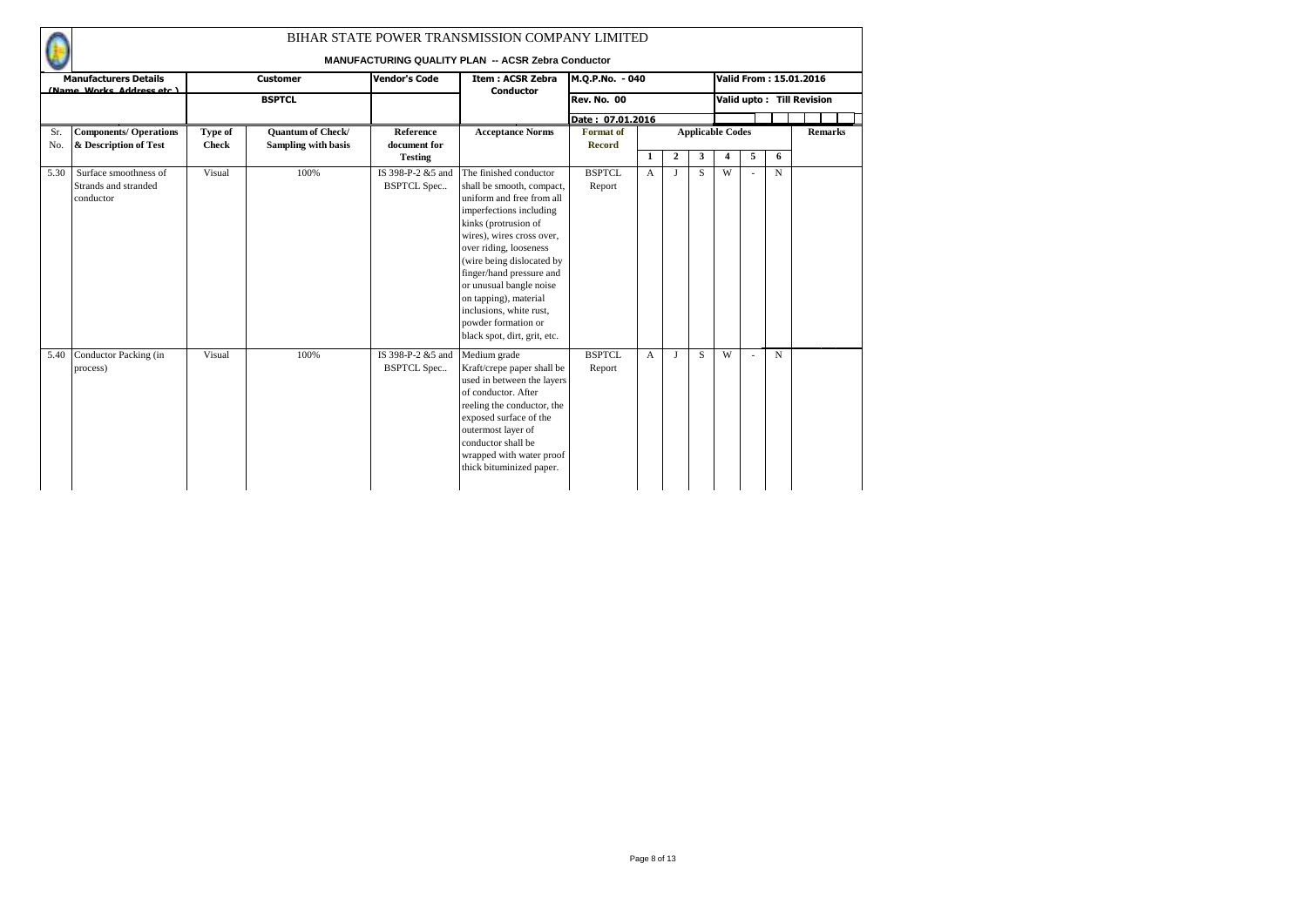|            |                                                                                                         |                         |                                                 |                                           | BIHAR STATE POWER TRANSMISSION COMPANY LIMITED                                                          |                                   |              |                |                         |   |    |   |                           |
|------------|---------------------------------------------------------------------------------------------------------|-------------------------|-------------------------------------------------|-------------------------------------------|---------------------------------------------------------------------------------------------------------|-----------------------------------|--------------|----------------|-------------------------|---|----|---|---------------------------|
|            | <b>Manufacturers Details</b>                                                                            |                         | <b>Customer</b>                                 | <b>Vendor's Code</b>                      | <b>MANUFACTURING QUALITY PLAN -- ACSR Zebra Conductor</b><br><b>Item: ACSR Zebra</b>                    | M.Q.P.No. - 040                   |              |                |                         |   |    |   | Valid From: 15.01.2016    |
|            | (Name Works Address etc.)                                                                               |                         | <b>BSPTCL</b>                                   |                                           | Conductor                                                                                               | <b>Rev. No. 00</b>                |              |                |                         |   |    |   | Valid upto: Till Revision |
|            |                                                                                                         |                         |                                                 |                                           |                                                                                                         | Date: 07.01.2016                  |              |                |                         |   |    |   |                           |
| C.         | <b>Section: FINAL TESTING</b>                                                                           |                         |                                                 |                                           |                                                                                                         |                                   |              |                |                         |   |    |   |                           |
| 6.0        | <b>Routine Test on Finished</b><br>Conductor                                                            |                         |                                                 |                                           |                                                                                                         |                                   |              |                |                         |   |    |   |                           |
| 6.1.       | All acceptance tests                                                                                    |                         | 10 % of the drums                               | IS 398-P-2 &5 and<br><b>BSPTCL Spec</b>   | Shall pass all the<br>requirements.                                                                     | <b>BSPTCL</b><br>Report           | A            | $\mathbf{J}$   | S                       | Z |    | N |                           |
| 6.2        | Check for Joints, Surface<br>condition of strands and<br>stranded conductor.                            | ÷,                      | 100 % on each drum                              | IS 398-P-2 &5 and<br><b>BSPTCL Spec</b>   | Shall pass all the<br>requirements.                                                                     | <b>BSPTCL</b><br>Report           | A            | $\mathbf{J}$   | S                       | Z |    | N |                           |
| Sr.<br>No. | <b>Components/ Operations</b><br>& Description of Test                                                  | Type of<br><b>Check</b> | <b>Quantum of Check/</b><br>Sampling with basis | <b>Reference</b><br>document for          | <b>Acceptance Norms</b>                                                                                 | <b>Format</b> of<br><b>Record</b> |              |                | <b>Applicable Codes</b> |   |    |   | <b>Remarks</b>            |
| 7.0        |                                                                                                         |                         |                                                 | <b>Testing</b>                            | <b>Acceptance Tests on Finished Conductor.</b>                                                          |                                   | $\mathbf{1}$ | $\overline{2}$ | 3                       | 4 | 5  | 6 |                           |
|            |                                                                                                         |                         |                                                 |                                           |                                                                                                         |                                   |              |                |                         |   |    |   |                           |
| 7.1        | Lay Ratio / Direction &<br>Compactness                                                                  | Physical                | 15% of offered drums                            | <b>BSPTCL Spec</b>                        | Steel layer-13 to 18 Inner<br>Al. layer-10 to 17 Middle<br>Al layer-10 to 16 Outer Al<br>layer-10 to 14 | Inspection test<br>report         | A            | J              | U                       | Y |    | Y |                           |
| 7.2        |                                                                                                         |                         |                                                 |                                           | <b>Acceptance Tests on Aluminum Strands of Finished Conductor.</b>                                      |                                   |              |                |                         |   |    |   |                           |
| 7.2.1      | Diameter of Aluminium<br>strands                                                                        |                         | Dimensional 10% of offered drums                | IS 398-P-2 &5 and<br><b>BSPTCL Spec.</b>  | $3.18 \pm 0.03$ mm                                                                                      | Inspection test<br>report         | $\mathbf{A}$ | $\mathbf{J}$   | $\mathbf{U}$            | Y |    | Y |                           |
| 7.2.2      | Breaking Load/Tensile<br>strength                                                                       | Mechanical              | 10% of offered drums                            | IS 398-P-2 & 5 and<br><b>BSPTCL Spec.</b> | $1.23$ kN min                                                                                           | Inspection test<br>report         | A            | $\mathbf{J}$   | U                       | Y | J. | Y |                           |
| 7.2.3      | Resistance                                                                                              | Electrical              | 10% of offered drums                            | IS 398-P-2 &5 and<br><b>BSPTCL Spec.</b>  | 0.003626 ohm/mtr<br>maximum at 20 °C                                                                    | Inspection test<br>report         | A            | J              | U                       | Y |    | Y |                           |
| 7.2.4      | <b>Wrapping Test</b>                                                                                    | Mechanical              | 10% of offered drums                            | IS 398-P-2 &5 and<br><b>BSPTCL Spec.</b>  | As per IS                                                                                               | Inspection test<br>report         | A            | $\bf{J}$       | U                       | Y | ÷. | Y |                           |
| 7.2.5      | UTS test on welded joints<br>of Aluminium/ Al alloy<br>strands by cold pressure<br>butt welding machine | Mechanical              | 5 specimen against each lot                     | IS 398-P-2 &5 and<br><b>BSPTCL Spec.</b>  | 1.23 kN min                                                                                             | Inspection test<br>report         | A            | $\mathbf{I}$   | U                       | Y | J. | Y |                           |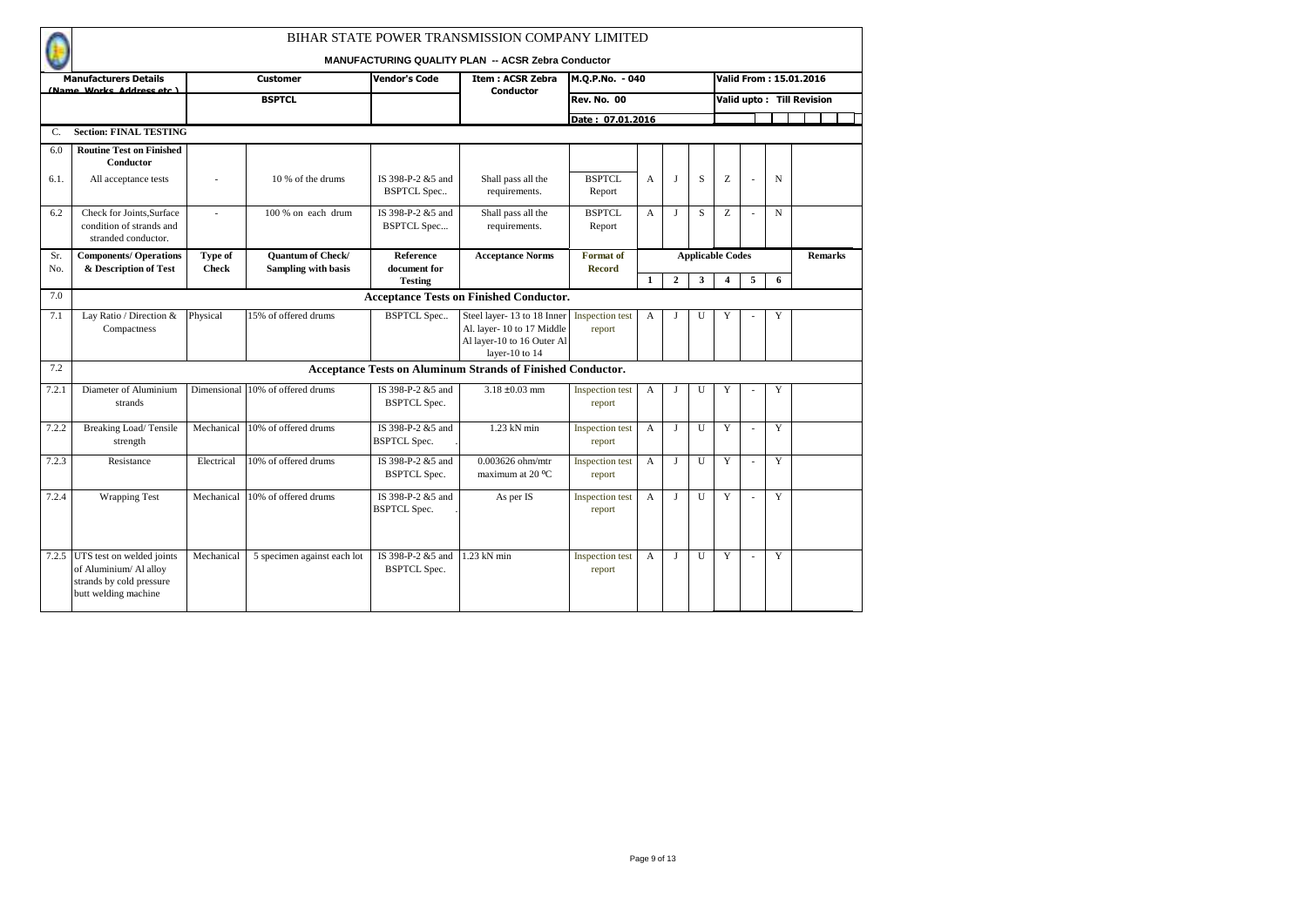|            |                                                        |                         |                                                 |                                                              | BIHAR STATE POWER TRANSMISSION COMPANY LIMITED<br>MANUFACTURING QUALITY PLAN -- ACSR Zebra Conductor                             |                                  |                |              |                         |                         |    |                |                           |
|------------|--------------------------------------------------------|-------------------------|-------------------------------------------------|--------------------------------------------------------------|----------------------------------------------------------------------------------------------------------------------------------|----------------------------------|----------------|--------------|-------------------------|-------------------------|----|----------------|---------------------------|
|            | <b>Manufacturers Details</b>                           |                         | <b>Customer</b>                                 | <b>Vendor's Code</b>                                         | <b>Item: ACSR Zebra</b>                                                                                                          | M.Q.P.No. - 040                  |                |              |                         |                         |    |                | Valid From: 15.01.2016    |
|            | (Name Works Address etc.)                              |                         | <b>BSPTCL</b>                                   |                                                              | <b>Conductor</b>                                                                                                                 | <b>Rev. No. 00</b>               |                |              |                         |                         |    |                | Valid upto: Till Revision |
|            |                                                        |                         |                                                 |                                                              |                                                                                                                                  | Date: 07.01.2016                 |                |              |                         |                         |    |                |                           |
| Sr.<br>No. | <b>Components/ Operations</b><br>& Description of Test | Type of<br><b>Check</b> | Quantum of Check/<br><b>Sampling with basis</b> | Reference<br>document for                                    | <b>Acceptance Norms</b>                                                                                                          | Format of<br><b>Record</b>       |                |              | <b>Applicable Codes</b> |                         |    |                | <b>Remarks</b>            |
|            |                                                        |                         |                                                 | <b>Testing</b>                                               |                                                                                                                                  |                                  | $\mathbf{1}$   | $\mathbf{2}$ | 3                       | $\overline{\mathbf{4}}$ | 5  | 6              |                           |
| 7.3        |                                                        |                         |                                                 |                                                              | Acceptance Tests on Galvanised Steel strands of Finished Conductor.                                                              |                                  |                |              |                         |                         |    |                |                           |
| 7.3.1      | Diameter                                               |                         | Dimensional 10% of offered drums                | IS 398-P-2, 5, IEC-<br>888 and BSPTCL<br>Spec                | $3.18 \pm 0.06$ mm                                                                                                               | Inspection test<br>report        | A              | J            | U                       | Y                       |    | Y              |                           |
| 7.3.2      | Tensile Strength/Breaking<br>Load                      | Mechanical              | 10% of offered drums                            | IS 398-P-2.5, IEC-<br>888 and BSPTCL<br>Spec                 | 9.91 kN min                                                                                                                      | Inspection test<br>report        | $\overline{A}$ | $\bf{J}$     | U                       | Y                       | ÷  | Y              |                           |
| 7.3.3      | Elongation at break                                    | Mechanical              | 10% of offered drums                            | IS 398-P-2.5. IEC-<br>888 and BSPTCL<br>Spec                 | min 4% on gauge length<br>of 250 mm                                                                                              | Inspection test<br>report        | $\overline{A}$ | $\bf{J}$     | $\mathbf{U}$            | Y                       | ÷  | Y              |                           |
| 7.3.4      | <b>Torsion Test</b>                                    | Mechanical              | 10% of offered drums                            | IS 398-P-2.5, IEC-<br>888 and BSPTCL<br>Spec                 | min 16 twists in gauge<br>length equal to 100 times<br>the dia of wire                                                           | <b>Inspection test</b><br>report | A              | J            | U                       | Y                       |    | Y              |                           |
| 7.3.5      | <b>Wrapping Test</b>                                   | Mechanical              | 10% of offered drums                            | IS 398-P-2.5, IEC-<br>888 and BSPTCL<br>Spec                 | Wrap-8,unwrap-6 & wrap<br>6 On a mandrel having<br>diameter equal to 4 x<br>diameter of wire.<br>The wire shall not break.       | Inspection test<br>report        | $\overline{A}$ | $\bf{J}$     | U                       | Y                       | ÷  | Y              |                           |
| 7.3.6      | <b>Adhesion Test</b>                                   | Mechanical              | 10% of offered drums                            | IS 398-P-2.5. IEC-<br>888 and BSPTCL<br>Spec                 | The Zinc coating shall<br>remain adherent to the<br>steel wire when wound 10<br>turns on a mandrel having<br>dia, 4xdia, of wire | Inspection test<br>report        | $\mathbf{A}$   | $\bf{J}$     | $\mathbf{U}$            | Y                       |    | $\overline{Y}$ |                           |
| 7.3.7      | Preece Test (Dip Test)                                 | Chemical                | 10% of offered drums                            | IS 398-P-2 .5. IS<br>4826. IEC-888 and<br><b>BSPTCL Spec</b> | 2 dips of 1 min $&$ 1 dip of<br>$0.5$ minute                                                                                     | Inspection test<br>report        | $\mathbf{A}$   | л            | U                       | Y                       | ÷. | Y              |                           |
| 7.3.8      | Mass of Zinc coating                                   | Chemical                | 15% of offered drums                            | IS 398-P-2, 5, IS<br>4826, IEC-888 and<br><b>BSPTCL Spec</b> | 240 gms/sq mtr                                                                                                                   | Inspection test<br>report        | A              | J            | U                       | Y                       |    | Y              |                           |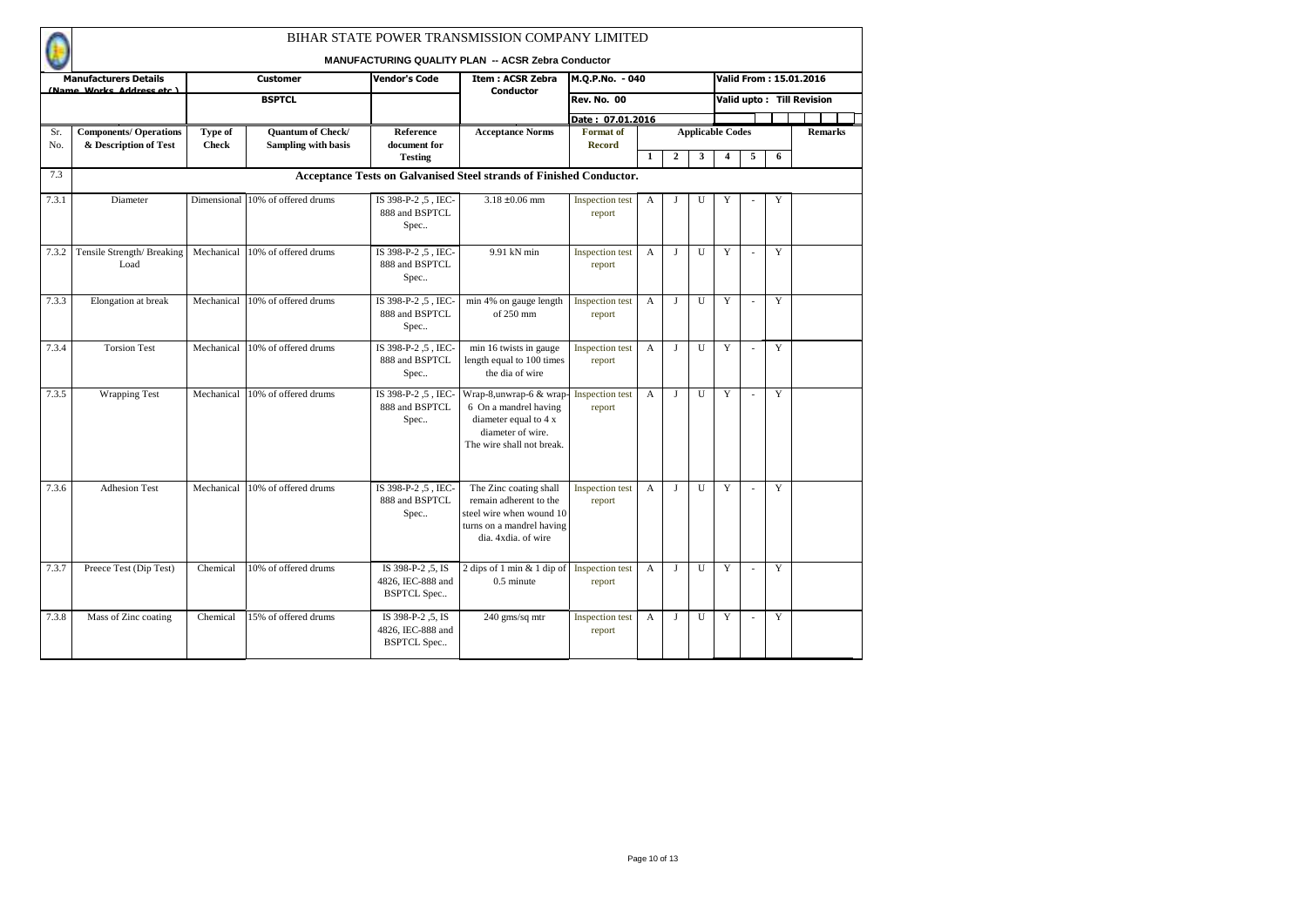|            |                                                                            |                         |                                                               |                                                      | BIHAR STATE POWER TRANSMISSION COMPANY LIMITED<br><b>MANUFACTURING QUALITY PLAN -- ACSR Zebra Conductor</b>                                                                                                                                                                                        |                                  |              |                |   |                                                    |    |             |                           |                |
|------------|----------------------------------------------------------------------------|-------------------------|---------------------------------------------------------------|------------------------------------------------------|----------------------------------------------------------------------------------------------------------------------------------------------------------------------------------------------------------------------------------------------------------------------------------------------------|----------------------------------|--------------|----------------|---|----------------------------------------------------|----|-------------|---------------------------|----------------|
|            | <b>Manufacturers Details</b>                                               |                         | <b>Customer</b>                                               | <b>Vendor's Code</b>                                 | <b>Item: ACSR Zebra</b>                                                                                                                                                                                                                                                                            | M.Q.P.No. - 040                  |              |                |   |                                                    |    |             | Valid From: 15.01.2016    |                |
|            | (Name Works Address etc.)                                                  |                         | <b>BSPTCL</b>                                                 |                                                      | <b>Conductor</b>                                                                                                                                                                                                                                                                                   | <b>Rev. No. 00</b>               |              |                |   |                                                    |    |             | Valid upto: Till Revision |                |
|            |                                                                            |                         |                                                               |                                                      |                                                                                                                                                                                                                                                                                                    | Date: 07.01.2016                 |              |                |   |                                                    |    |             |                           |                |
| Sr.<br>No. | <b>Components/ Operations</b><br>& Description of Test                     | Type of<br><b>Check</b> | <b>Quantum of Check/</b><br><b>Sampling with basis</b>        | Reference<br>document for<br><b>Testing</b>          | <b>Acceptance Norms</b>                                                                                                                                                                                                                                                                            | Format of<br><b>Record</b>       | $\mathbf{1}$ | $\overline{2}$ | 3 | <b>Applicable Codes</b><br>$\overline{\mathbf{4}}$ | 5  | 6           |                           | <b>Remarks</b> |
| 7.4        |                                                                            |                         |                                                               |                                                      | <b>Length measurement of Finished Conductor</b>                                                                                                                                                                                                                                                    |                                  |              |                |   |                                                    |    |             |                           |                |
| 7.4.1      | Check for joints, surface<br>finish and length<br>measurement by rewinding | Visual &<br>Measurement | 2 drums per offered lot                                       | IS 398-P-2 &5 and<br><b>BSPTCL Spec</b>              | No scale on the surface<br>and the surface shall be<br>free from any<br>imperfections. No joint on<br>the outermost layer.The<br>conductor length should<br>be as per the offered<br>packing list & drums as<br>per approved drawing.                                                              | <b>Inspection test</b><br>report | A            | J              | U | Y                                                  |    | Y           |                           |                |
| 8.0        |                                                                            |                         |                                                               |                                                      | <b>Wooden Drums and packing materials</b>                                                                                                                                                                                                                                                          |                                  |              |                |   |                                                    |    |             |                           |                |
| 8.1        | Dimensional check of<br>wooden drums                                       |                         | Dimensional One sample from every 10<br>Drums or part thereof | IS: 1778 &<br><b>BSPTCL</b> approved<br>Drum drawing | <b>BSPTCL</b> approved drum<br>drawing                                                                                                                                                                                                                                                             | <b>Inspection</b> test<br>report | A            | J              | U | Y                                                  |    | Y           |                           |                |
| 8.2        | <b>Barrel Batten Test</b>                                                  | Mechanical              | One sample from every 10<br>Drums or part thereof             | IS 1778                                              | <b>Barrel Baten strength</b><br>Min. 300 Kgf.                                                                                                                                                                                                                                                      | <b>Inspection</b> test<br>report | A            | J              | U | Y                                                  |    | Y           |                           |                |
| 8.3        | Chemical Test on water<br>proof bituminised bamboo<br>paper                | Chemical                | One sample per batch of<br>paper                              |                                                      | Chloride - 0.05 % max<br>Sulphate-0.25 % max.,<br>Copper - 0.01 % Max.,<br>pH-5.5 to 7.5                                                                                                                                                                                                           | TPL report                       | D            | L              | V | Y                                                  | ä, | $\mathbf N$ |                           |                |
| 8.4        | Visual check of wooden<br>drums                                            | Visual                  | 100% drums                                                    | IS: 1778 &<br><b>BSPTCL</b> approved<br>Drum drawing | The inner cheek of the<br>flanges & drum barrels<br>surface shall be painted<br>with Bitumen based paint.<br>Before reeling, card board<br>or double corrugated or<br>Thick bituminized water<br>proof bamboo paper shall<br>be secured to the drum<br>barrel and inside of the<br>flanges of drum | Inspn. Report                    | A            | $\mathbf I$    | U | Y                                                  |    | Y           |                           |                |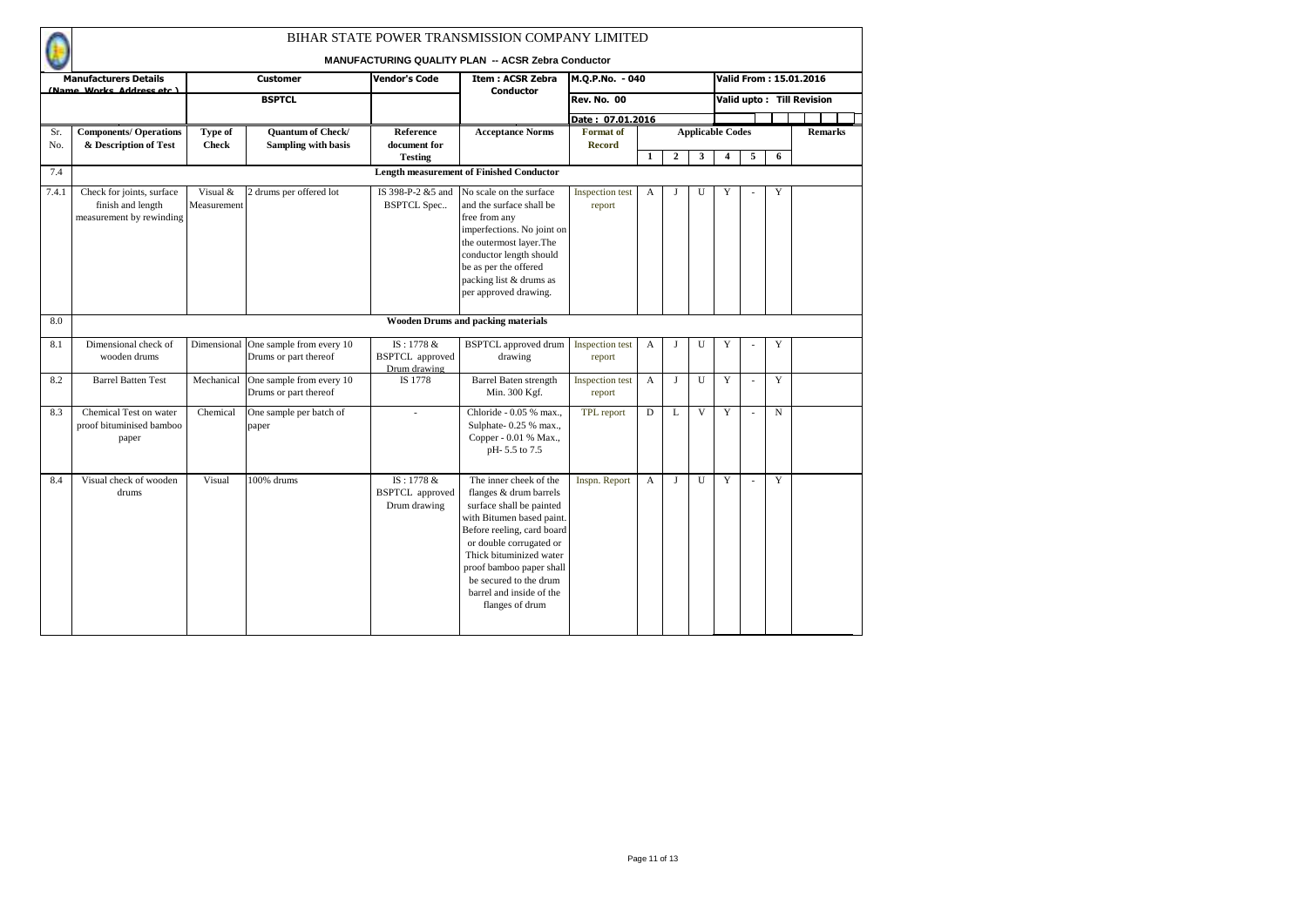|            |                                                                        |                         |                                                 |                                  | BIHAR STATE POWER TRANSMISSION COMPANY LIMITED<br><b>MANUFACTURING QUALITY PLAN -- ACSR Zebra Conductor</b> |                                   |              |                |                         |                         |                          |             |                                            |
|------------|------------------------------------------------------------------------|-------------------------|-------------------------------------------------|----------------------------------|-------------------------------------------------------------------------------------------------------------|-----------------------------------|--------------|----------------|-------------------------|-------------------------|--------------------------|-------------|--------------------------------------------|
|            | <b>Manufacturers Details</b>                                           |                         | <b>Customer</b>                                 | Vendor's Code                    | <b>Item: ACSR Zebra</b>                                                                                     | M.Q.P.No. - 040                   |              |                |                         |                         |                          |             | Valid From: 15.01.2016                     |
|            | (Name Works Address etc.)                                              |                         | <b>BSPTCL</b>                                   |                                  | Conductor                                                                                                   | <b>Rev. No. 00</b>                |              |                |                         |                         |                          |             | Valid upto: Till Revision                  |
|            |                                                                        |                         |                                                 |                                  |                                                                                                             | Date: 07.01.2016                  |              |                |                         |                         |                          |             |                                            |
| Sr.<br>No. | <b>Components/ Operations</b><br>& Description of Test                 | Type of<br><b>Check</b> | <b>Quantum of Check/</b><br>Sampling with basis | <b>Reference</b><br>document for | <b>Acceptance Norms</b>                                                                                     | <b>Format</b> of<br><b>Record</b> |              |                | <b>Applicable Codes</b> |                         |                          |             | <b>Remarks</b>                             |
|            |                                                                        |                         |                                                 | <b>Testing</b>                   |                                                                                                             |                                   | $\mathbf{1}$ | $\overline{2}$ | 3                       | $\overline{\mathbf{4}}$ | 5                        | 6           |                                            |
| 9.0        | Packing, Marking and<br><b>Dispatch</b>                                |                         |                                                 |                                  |                                                                                                             |                                   |              |                |                         |                         |                          |             |                                            |
| 9.1        | Application of water proof<br>bituminised bamboo paper                 | Visual                  | 100%                                            | <b>BSPTCL Spec</b>               | <b>BSPTCL Spec</b>                                                                                          | Joint Inspn.<br>Report            | A            | $\bf{J}$       | $S/U^*$                 | Y                       | $\overline{\phantom{a}}$ | $\mathbf N$ | $*100%$ by<br>Conductor                    |
| 9.2        | Distance between<br>outermost layer and inner<br>surface of protective | Visual                  | 100%                                            | <b>BSPTCL Spec</b>               | <b>BSPTCL Spec</b><br>$(Min - 75mm)$                                                                        | Packing List                      | $\mathbf{A}$ | $\mathbf{I}$   | $S/U^*$                 | Y                       | ٠                        | N           | manufacturer &<br>10 % by<br><b>BSPTCL</b> |
| 9.3        | No. of turns in outer most<br>laver                                    | Visual                  | 100%                                            | <b>BSPTCL Spec</b>               | <b>BSPTCL Spec</b>                                                                                          | Packing List                      | $\mathbf{A}$ | $\bf{J}$       | $S/U^*$                 | $\overline{Y}$          | ÷                        | $\mathbf N$ |                                            |
| 9.4        | Contract/Award Letter no.                                              | Visual                  | 100%                                            | <b>BSPTCL Spec</b>               | <b>BSPTCL Spec</b>                                                                                          | Packing List                      | $\mathbf{A}$ | $\bf{J}$       | $S/U^*$                 | Y                       |                          | $\mathbf N$ |                                            |
| 9.5        | Manufacturer's Name and<br><b>Address</b>                              | Visual                  | 100%                                            | <b>BSPTCL Spec</b>               | <b>BSPTCL Spec</b>                                                                                          | Packing List                      | $\mathbf{A}$ | $\bf{J}$       | $S/U^*$                 | Y                       |                          | $\mathbf N$ |                                            |
| 9.6        | Drum No.                                                               | Visual                  | 100%                                            | <b>BSPTCL Spec</b>               | <b>BSPTCL Spec</b>                                                                                          | Packing List                      | $\mathbf{A}$ | J              | $S/U^*$                 | Y                       | J.                       | $\mathbf N$ |                                            |
| 9.7        | Size and Code Name of<br>Conductor                                     | Visual                  | 100%                                            | <b>BSPTCL Spec</b>               | <b>BSPTCL Spec</b>                                                                                          | Packing List                      | $\mathbf{A}$ | J              | $S/U^*$                 | Y                       |                          | $\mathbf N$ |                                            |
| 9.8        | Length of Conductor                                                    | Visual                  | 100%                                            | <b>BSPTCL Spec</b>               | <b>BSPTCL Spec</b>                                                                                          | Packing List                      | $\mathbf{A}$ | $\mathbf{J}$   | $S/U^*$                 | Y                       | ٠                        | $\mathbf N$ |                                            |
| 9.9        | Gross weight of drum after<br>Lagging                                  | Visual                  | 100%                                            | <b>BSPTCL Spec</b>               | <b>BSPTCL Spec</b>                                                                                          | Packing List                      | A            | $\mathbf{I}$   | $S/U^*$                 | Y                       |                          | $\mathbf N$ |                                            |
| 9.10       | Tare weight with lagging                                               | Visual                  | 100%                                            | <b>BSPTCL Spec</b>               | <b>BSPTCL Spec</b>                                                                                          | Packing List                      | $\mathbf{A}$ | $\bf{J}$       | $S/U^*$                 | Y                       |                          | $\mathbf N$ |                                            |
| 9.11       | Net weight of conductor in<br>the Drum without Lagging                 | Visual                  | 100%                                            | <b>BSPTCL Spec</b>               | <b>BSPTCL Spec</b>                                                                                          | Packing List                      | $\mathbf{A}$ | $\bf{J}$       | $S/U^*$                 | Y                       |                          | $\mathbf N$ |                                            |
| 9.12       | Arrow Marking for rolling<br>the conductor drum                        | Visual                  | 100%                                            | <b>BSPTCL Spec</b>               | <b>BSPTCL Spec</b>                                                                                          | Packing List                      | $\mathbf{A}$ | J              | $S/U^*$                 | Y                       |                          | $\mathbf N$ |                                            |